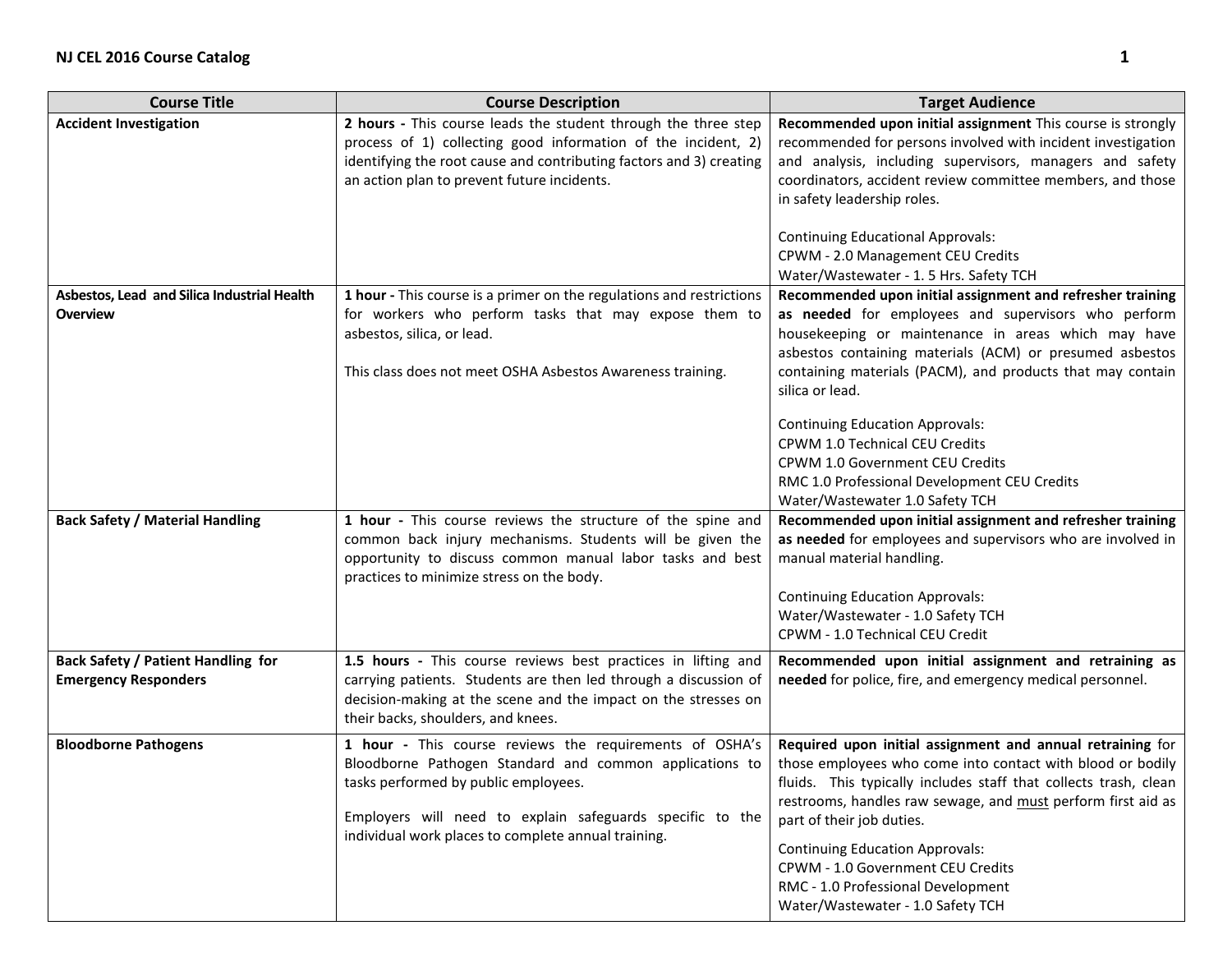| <b>CDL</b> - Drivers' Safety Regulations                                                                                                                                                         | 2 hours - Drivers and mechanics of commercial motor vehicles<br>face significant regulations beyond those of passenger car drivers.<br>The Federal Motor Carrier Safety Act requires employers to train<br>Commercial Driver's License holders on the regulations<br>concerning drug and alcohol testing, driver and vehicle<br>disqualification, and other safety issues.<br>This class will review the five types of drug and alcohol testing,<br>medical qualification, and the effects of fatigue for drivers.<br>Vehicle issues such as pre-trip inspection, licensing, and safe<br>operation will also be covered. | Required (49 CFR Part 40) upon initial assignment and<br>periodic retraining for drivers who hold a Commercial Drivers<br>License (CDL).<br>Also, suggested for supervisors and mechanics.<br><b>Continuing Education Approvals:</b><br>CPWM - 2.0 Government CEU Credits<br>Water/Wastewater - 2.0 Safety TCH |
|--------------------------------------------------------------------------------------------------------------------------------------------------------------------------------------------------|--------------------------------------------------------------------------------------------------------------------------------------------------------------------------------------------------------------------------------------------------------------------------------------------------------------------------------------------------------------------------------------------------------------------------------------------------------------------------------------------------------------------------------------------------------------------------------------------------------------------------|----------------------------------------------------------------------------------------------------------------------------------------------------------------------------------------------------------------------------------------------------------------------------------------------------------------|
| <b>CDL</b> - Supervisors' Reasonable Suspicion<br>This class is workbook based and requires<br>a classroom with tables and chairs.                                                               | 2 hours - The Federal Motor Carrier Safety Act requires<br>employers with CDL drivers to test drivers suspected of being<br>under the influence of alcohol or drugs. Supervisors must be<br>trained on how to detect and approach a driver suspected of<br>being under the influence.                                                                                                                                                                                                                                                                                                                                    | Regulatory (49 CFR Part 40) for immediate supervisors of<br>drivers with Commercial drivers License (CDL).<br>Also, suggested for department heads and Human Resources /<br>Personnel representatives                                                                                                          |
|                                                                                                                                                                                                  | This class will review the requirements of the Federal regulations,<br>indicators of this misuse in the workplace, how to approach a<br>driver, and the proper documentation needed.                                                                                                                                                                                                                                                                                                                                                                                                                                     | <b>Continuing Education Approvals:</b><br>(Initial Training) CPWM-2.0 Management CEU Credits<br>(Initial Training) Water/Wastewater 1.5 Safety TCH                                                                                                                                                             |
| <b>Coaching the Emergency Vehicle</b><br>Operator (CEVO) - Police, Fire or EMS<br>Please indicate whether you are<br>requesting CEVO for police officers,<br>firefighters, or ambulance drivers. | 4 hours - Driving an emergency vehicle, whether it's a police car,<br>fire truck or ambulance, is a dangerous activity. The CEVO<br>programs are customized to each type of vehicle. The program<br>addresses the unique hazards associated with emergency<br>responses and the defensive measures to be used while<br>operating these vehicles.                                                                                                                                                                                                                                                                         | Recommended upon initial assignment and retraining as<br>needed for police, fire, and emergency medical personnel.                                                                                                                                                                                             |
| This class is workbook based and requires<br>a classroom with tables and chairs.<br>**We ask that the host location provide<br>TV and DVD player for the CEVO courses.                           | The hazards include the use of emergency warning lights and<br>sirens, along with the reactions of other drivers to the warning<br>devices. Proper procedures and measures are presented for<br>dealing with the various situations and conditions encountered<br>on the road.                                                                                                                                                                                                                                                                                                                                           |                                                                                                                                                                                                                                                                                                                |
| <b>Coaching the Maintenance Vehicle</b><br>Operator (CMVO)                                                                                                                                       | 4 hours - This Coaching program is customized to address the<br>unique hazards associated with larger maintenance vehicles,<br>along with the safety considerations while operating these<br>vehicles.                                                                                                                                                                                                                                                                                                                                                                                                                   | Recommended upon initial assignment and retraining as<br>needed for personnel who operate large maintenance vehicles<br>such sweepers, dump trucks, backhoes, and front-end loaders.                                                                                                                           |
| This class is workbook based and requires<br>a classroom with tables and chairs.<br>**We ask that the host location provide a<br>TV and DVD player for this CMVO course.                         | These specific hazards deal directly with the large size and weight<br>of the vehicles, traveling at slow speeds, and frequent stopping,<br>as well as the use of warning lights and the reactions of other<br>drivers to the warning devices. Proper procedures and measures<br>are presented for dealing with the various situations and<br>conditions encountered on the road.                                                                                                                                                                                                                                        | <b>Continuing Education Approvals:</b><br>CPWM - 2.0 Technical CEU Credits<br>CPWM - 2.0 Management CEU Credits                                                                                                                                                                                                |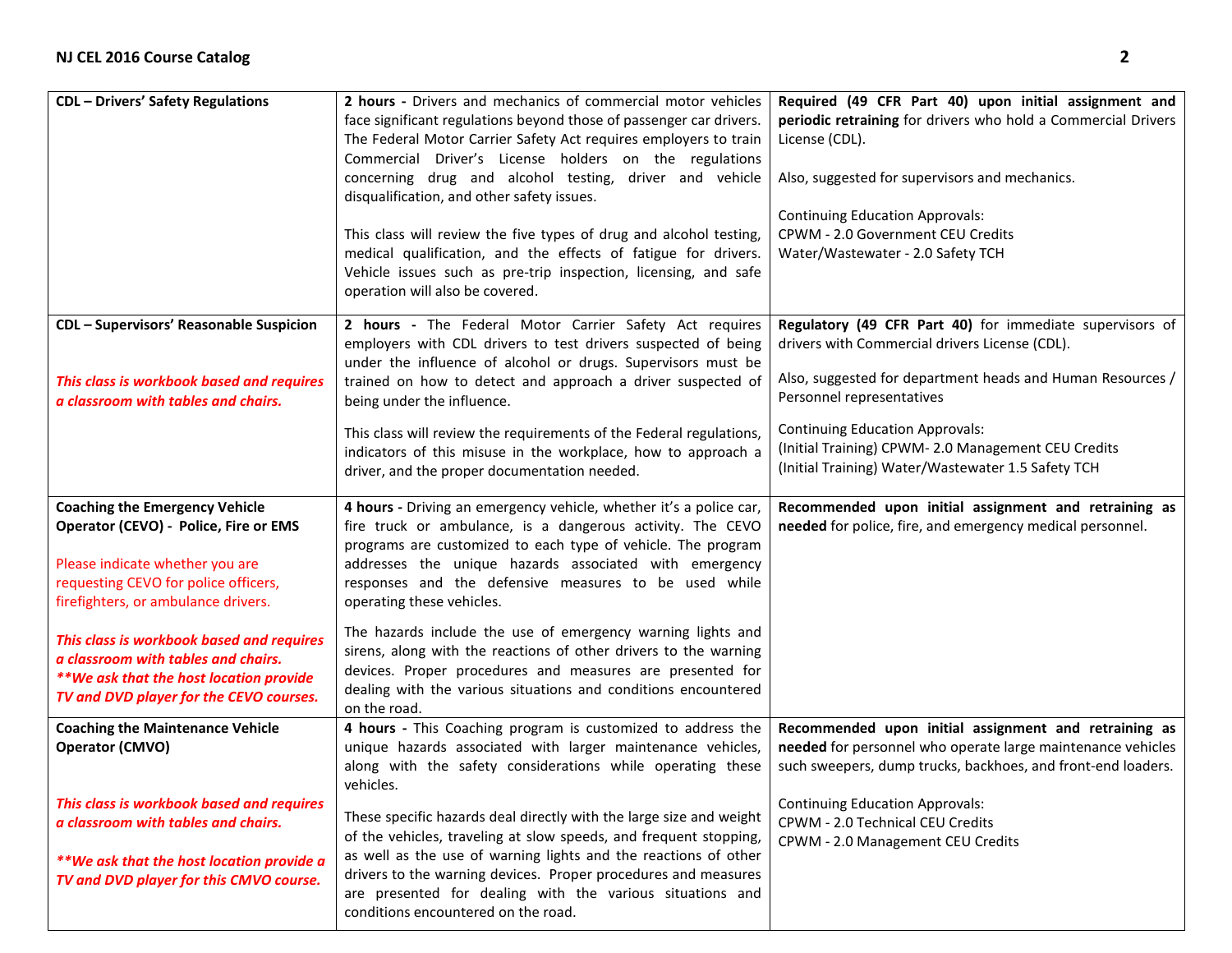| <b>Coaching the School Bus Driver</b><br>This class is workbook based and requires<br>a classroom with tables and chairs.<br>**We ask that the host location provide a<br>TV and DVD player for this course.                         | 4 hours - Coaching The School Bus Driver encourages drivers to<br>analyze and discuss safe driving issues, capitalizing and building<br>on their driving experience.<br>The program specifically focuses on defensive driving techniques<br>related to school bus drivers.                                                                                                                                                                                                                                                                                                                                                                                                                                            | Recommended upon initial assignment and retraining as<br>needed for personnel who drive school buses.                                                                                                                                                                                                                                                                                                                                                                                      |
|--------------------------------------------------------------------------------------------------------------------------------------------------------------------------------------------------------------------------------------|-----------------------------------------------------------------------------------------------------------------------------------------------------------------------------------------------------------------------------------------------------------------------------------------------------------------------------------------------------------------------------------------------------------------------------------------------------------------------------------------------------------------------------------------------------------------------------------------------------------------------------------------------------------------------------------------------------------------------|--------------------------------------------------------------------------------------------------------------------------------------------------------------------------------------------------------------------------------------------------------------------------------------------------------------------------------------------------------------------------------------------------------------------------------------------------------------------------------------------|
| <b>Confined Space Awareness Training</b>                                                                                                                                                                                             | 1 hour - This class is intended for workers who do not enter a<br>confined space or who may only enter a non-permit confined<br>space. Confined spaces have the potential to contain hazardous<br>atmospheres or other life threatening conditions.<br>The class defines a confined space and discusses the application<br>of the definition to typical conditions found in public work places.<br>Students will be made aware of the potential hazards of entering<br>a confined space.                                                                                                                                                                                                                              | Required upon initial assignment and retraining as needed<br>for personnel who are not authorized to enter confined<br>spaces.<br>This class is not intended to train workers who enter confined<br>spaces as part of their job duties.<br><b>Continuing Education Approvals:</b><br>CPWM - 1.0 Government CEU Credit<br>CPWM - 1.0 Technical CEU Credit<br>Water/Wastewater - 1.0 Safety TCH                                                                                              |
| <b>Confined Space Entry with Equipment</b><br><b>Demonstration in Classroom</b>                                                                                                                                                      | 4 hours - A review of the OSHA standards that will have an impact<br>on confined space entry. Discussion will include the definition of<br>confined space, a thorough review of hazards and ways to<br>identify and evaluate hazards, personal protective equipment,<br>entry procedures and entry permits. Training includes an<br>equipment demonstration.<br>Host member must provide air monitoring equipment, ventilation<br>equipment, harnesses & tripod.<br>*Maximum class size is 15 students.                                                                                                                                                                                                               | Required upon initial assignment and retraining as needed<br>for personnel who enter non-permit or permit-required<br>confined spaces.<br>This class may not satisfy all the required training<br>requirements of OSHA 1910.146. Additional performance and<br>rescue operation evaluations may be required, depending on<br>job duties of personnel who enter confined spaces.<br><b>Continuing Education Approvals:</b><br>CPWM - 3.5 Technical CEU<br>Water/Wastewater - 3.5 Safety TCH |
| DDC-6<br><b>Defensive Driving</b><br>This class is workbook based and requires<br>a classroom with tables and chairs.<br>**We ask that the host location provide a<br>TV and DVD player for this Defensive<br><b>Driving course.</b> | 6 hours - This course created by the NJ State Safety Council will<br>review the hazards encountered on the road by drivers every day,<br>including those created by road conditions, weather, traffic, and<br>the actions of other drivers. Defensive driving training can greatly<br>reduce the likelihood of your drivers being involved in a collision,<br>by providing them with the knowledge needed to recognize<br>hazardous conditions and take actions to avoid collisions.<br>Successful completion of this course may entitle the driver to a<br>discount on the base rate for their liability and collision<br>coverage's on their personal auto insurance.<br>*Strict maximum class size of 35 students. | Recommended upon initial assignment and retraining as<br>needed for personnel who drive both municipal and their own<br>vehicles to perform work tasks.<br><b>Continuing Education Approvals:</b><br>Water/Wastewater - 5.5 Safety TCH                                                                                                                                                                                                                                                     |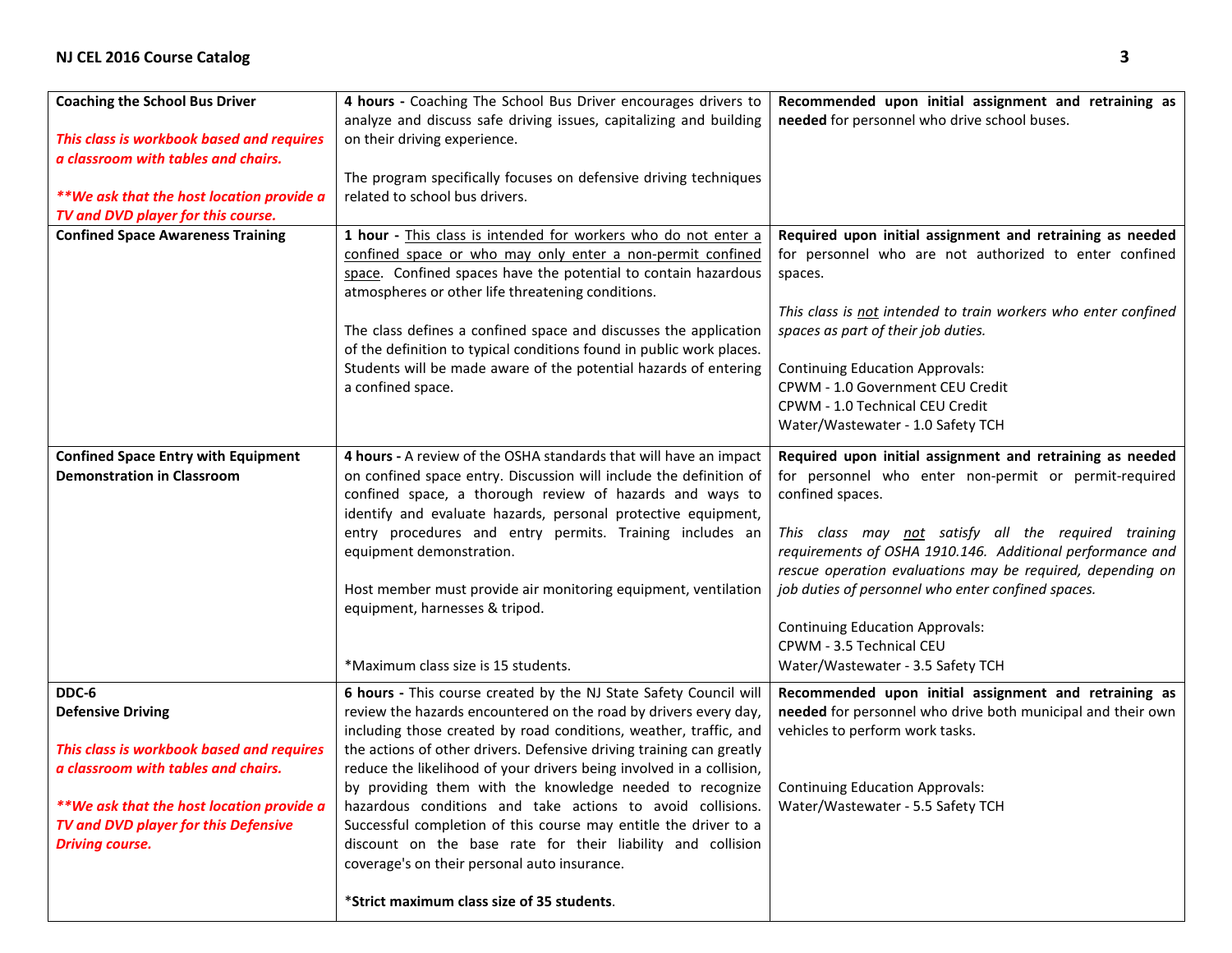| <b>Driving Safety Awareness</b>                                                                        | 1.5 hours - This class orients employees who drive cars or light<br>trucks on behalf of an employer. The tremendous loss potential<br>of motor vehicle accidents is explained including property<br>damage, auto liability and employee injury.<br>Topics include hydroplaning, the effects of excessive speed, and<br>inclement weather. Distracted driving, the effects of fatigue and<br>alcohol on driver performance and the practice of defensive<br>driving are discussed. Through class participation, the concept of<br>reaction time and stopping distances are presented. | Recommended upon initial assignment and retraining as<br>needed<br><b>Continuing Education Approvals:</b><br>CPWM - 1.5 Technical CEU Credits<br>Water/Wastewater - 1.5 Safety TCH                                                                                                                                                                                            |
|--------------------------------------------------------------------------------------------------------|--------------------------------------------------------------------------------------------------------------------------------------------------------------------------------------------------------------------------------------------------------------------------------------------------------------------------------------------------------------------------------------------------------------------------------------------------------------------------------------------------------------------------------------------------------------------------------------|-------------------------------------------------------------------------------------------------------------------------------------------------------------------------------------------------------------------------------------------------------------------------------------------------------------------------------------------------------------------------------|
| <b>Employee Conduct and Violence</b><br><b>Prevention in the Workplace</b>                             | 1.5 hours - This course describes basic employee conduct in the<br>work place. It reviews what is and is not acceptable conduct in<br>the workplace regarding harassment and other civil rights issues.<br>It also addresses violence in the work place. Specifically, the<br>course describes the four types of work place violence, how to<br>recognize the warning signs, and coping strategies including<br>violence de-escalation methods.                                                                                                                                      | Recommended upon initial assignment and retraining as<br>needed<br>The course is excellent training for those who deal with the<br>public.<br><b>Continuing Education Approvals:</b><br>CPWM - 1.5 Ethics CEU Credits<br>RMC - 1.5 Ethics CEU Credits<br>CTC - 1.5 Ethics CEU Credits<br>CMFO/CCFO - 1.5 Ethics CEU Credits<br>QPA - 1.5 Ethics CEU Credits                   |
| <b>Excavation, Trenching and Shoring</b><br>This class requires a classroom with<br>tables and chairs. | 4 hours - The types and hazards of excavation and trenches will<br>be reviewed. Topics include an employer assigned Competent<br>Person, soil analysis and the types and characteristics of soil.<br>Equipment and protective systems such as trench boxes and<br>built-in-place shoring will be discussed. This standard applies to<br>all open excavations made in the earth's surface, including<br>trenches that are located so as to create a hazard to unprotected<br>employees.                                                                                               | Required upon initial assignment and retraining as needed<br>for workers with the potential to enter excavations and<br>trenches, including Building & Grounds, Public Works, or<br>Water / Wastewater Utility staffs.<br><b>Continuing Education Approvals:</b><br>CPWM - 2.0 Technical CEU Credits<br>CPWM - 2.0 Management CEU Credits<br>Water/Wastewater- 4.0 Safety TCH |
| <b>Fall Protection Awareness</b>                                                                       | 2 hours - This course discusses where fall protection is needed<br>and presents the different options for safeguarding workers. The<br>focus is on specific fall hazards in common operations and how<br>employees should protect themselves from falls. The course<br>emphasizes rules for working safely at heights and various types<br>of fall protection systems.                                                                                                                                                                                                               | Required upon initial assignment and retraining as needed<br>for workers who are exposed to falls of 4 feet or more. This<br>may include Public Works and Utilities (falls into pits).<br><b>Continuing Education Approvals:</b><br>Water/Wastewater - 2.0. Safety TCH                                                                                                        |
| <b>Fire Extinguisher Safety</b>                                                                        | 1 hour - Employers who direct employees to attempt to fight<br>small incipient fires must provide fire extinguisher training for<br>those designated. Topics include matching the fire extinguishers<br>to the 5 classes of fires, the limitations of fire extinguishers, and<br>the proper use and inspection of extinguishers.                                                                                                                                                                                                                                                     | Required upon initial assignment and annual refresher for<br>Public Works, Utility and others who have been designated by<br>the employer to use an extinguisher.<br><b>Continuing Education Approvals:</b><br>Water/Wastewater - 1.0 Safety TCH                                                                                                                              |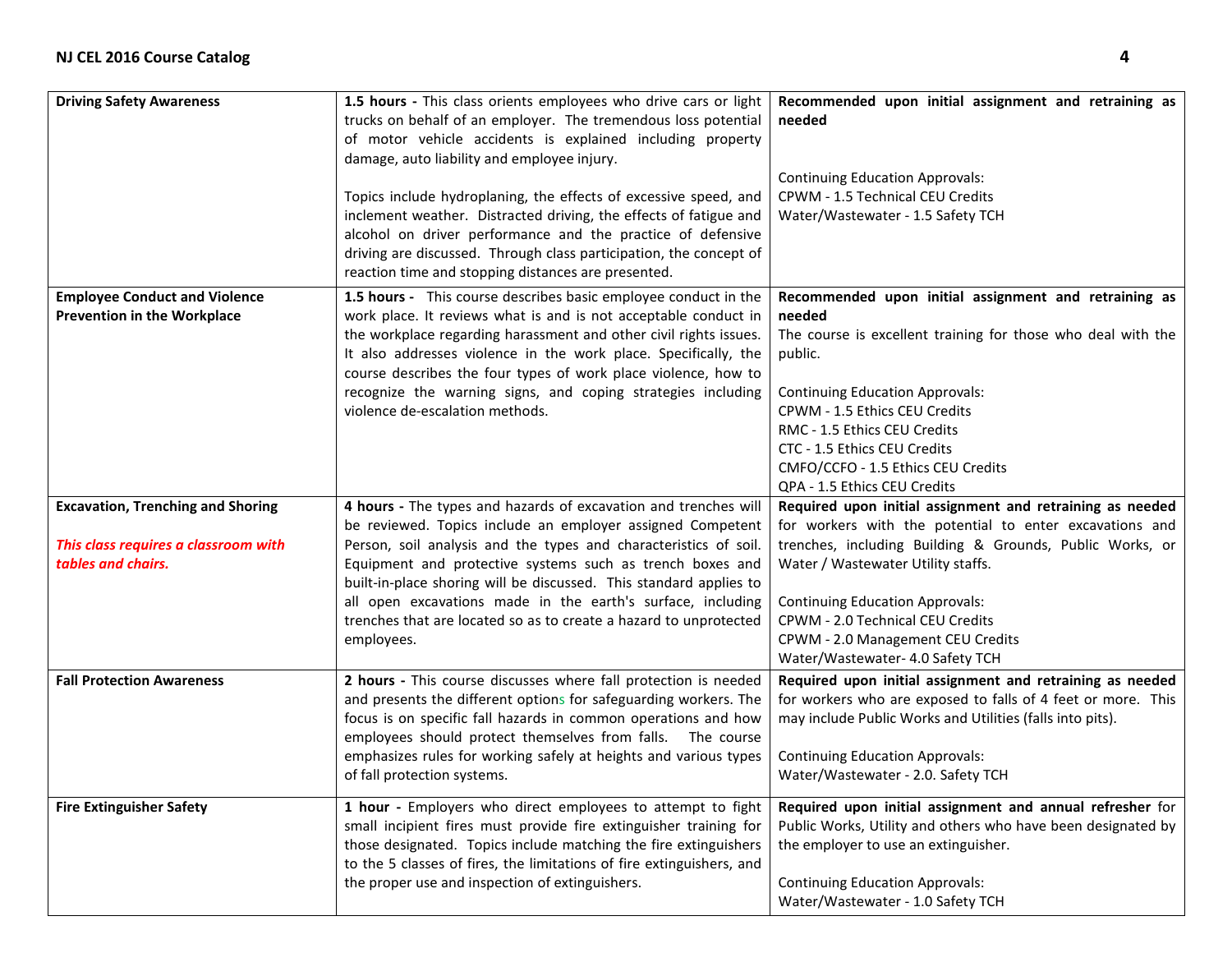| <b>Fire Safety</b>                                                                                                      | 1 hour - This class discusses the fire triangle as a visual<br>representation of control measures to prevent fires. This class<br>will also cover worker's responses to fire and other workplace<br>emergencies. Employers will need to explain safeguards specific<br>to the individual work places.                                                                                                                                                                                                                                             | Required for all workers upon initial assignment and annual<br>refresher Training must reflect only the duties and<br>responsibilities of the employee.<br><b>Continuing Education Approvals:</b><br>Water/Wastewater - 1.0 Safety TCH                                                                                                                                                                                         |
|-------------------------------------------------------------------------------------------------------------------------|---------------------------------------------------------------------------------------------------------------------------------------------------------------------------------------------------------------------------------------------------------------------------------------------------------------------------------------------------------------------------------------------------------------------------------------------------------------------------------------------------------------------------------------------------|--------------------------------------------------------------------------------------------------------------------------------------------------------------------------------------------------------------------------------------------------------------------------------------------------------------------------------------------------------------------------------------------------------------------------------|
| <b>Flagger and Work Zone Safety</b><br>This class is workbook based and requires<br>a classroom with tables and chairs. | 4 hours - Students will review the requirements of the Manual on<br>Uniform Traffic Control Devices and discuss how the<br>requirements impact work zones that occur on or near roadways.<br>Various scenarios will be discussed along with the proper traffic<br>control measures for each situation.<br>*Maximum class size is 20 students.                                                                                                                                                                                                     | Required upon initial assignment and retraining as needed<br>for workers who plan, set-up, or work within roadway work<br>zones.<br><b>Continuing Education Approvals:</b><br>CPWM - 2.0 Technical & 2 Management. CEU Credits<br>Water/Wastewater - 2.0 Safety TCH                                                                                                                                                            |
| <b>Forklift Operator Certification</b><br><b>Certification for host employees only</b>                                  | Up to 6 hours $-$ This program is intended for trained and<br>experienced forklift operators. A classroom session which<br>reviews best practices for forklift operation will be followed by<br>certification testing of skills.<br>This class is not initial or remedial operator training.<br>Host location must provide forklift in good operating condition<br>and space for challenge course. Certification will be for a single<br>operator on a single vehicle. Maximum 10 students.                                                       | Required for all workers upon initial assignment and 3-year<br>re-certification. OSHA requires employers ensure that each<br>operator is competent to operate a powered industrial truck,<br>documented by training and evaluation by a qualified person.<br><b>Continuing Education Approvals:</b><br><b>CPWM - 2.0 Technical CEU Credits</b><br>Water/Wastewater - 2.0 Safety TCH                                            |
| <b>Hazard Communication / Globally</b><br><b>Harmonized System (GHS)</b>                                                | 1.5 hours - This course will meet the general training<br>requirements for RTK, HazCom and GHS. Content includes<br>understanding labels, using safety data sheets and basic chemical<br>terminology. The rights and responsibilities of employees are<br>also reviewed. Employers will need to explain safeguards specific<br>to the individual work places. Employees must have been trained<br>in the new GHS regulation by December 2013.                                                                                                     | Required upon initial assignment and retraining every second<br>year for workers who work with chemicals as part of their<br>work assignments.<br><b>Continuing Education Approvals:</b><br><b>CPWM - 1.0 Technical CEU Credits</b><br>CPWM - 1.0 Governmental CEU Credits<br>Water/Wastewater - 1.5 Safety TCH                                                                                                                |
| <b>HazMat Awareness with Hazard</b><br><b>Communication / Globally Harmonized</b><br>System (GHS)                       | 3 hours - This is a chemical safety course for employees who work<br>with hazardous chemicals in their work place (HazCom), and may<br>also discover or respond to chemical emergencies outside of their<br>workplace (HazMat).<br>This course reviews the definition of hazardous substances, the<br>risks associated with them in the workplace and at an incident.<br>Training will cover recognition and identification of hazardous<br>substances in an emergency, the role of the first responder, &<br>HazCom / GHS / Right to Know rules. | Required for all workers upon initial assignment and annual<br>refresher for employees who can be reasonably expected to<br>discover a chemical release and those who respond to<br>chemical releases in a supporting role. This typically includes<br>employees of Public Works, Utilities, Police, and EMS.<br><b>Continuing Education Approvals:</b><br>CPWM - 3.0 Technical CEU Credits<br>Water/Wastewater - 3 Safety TCH |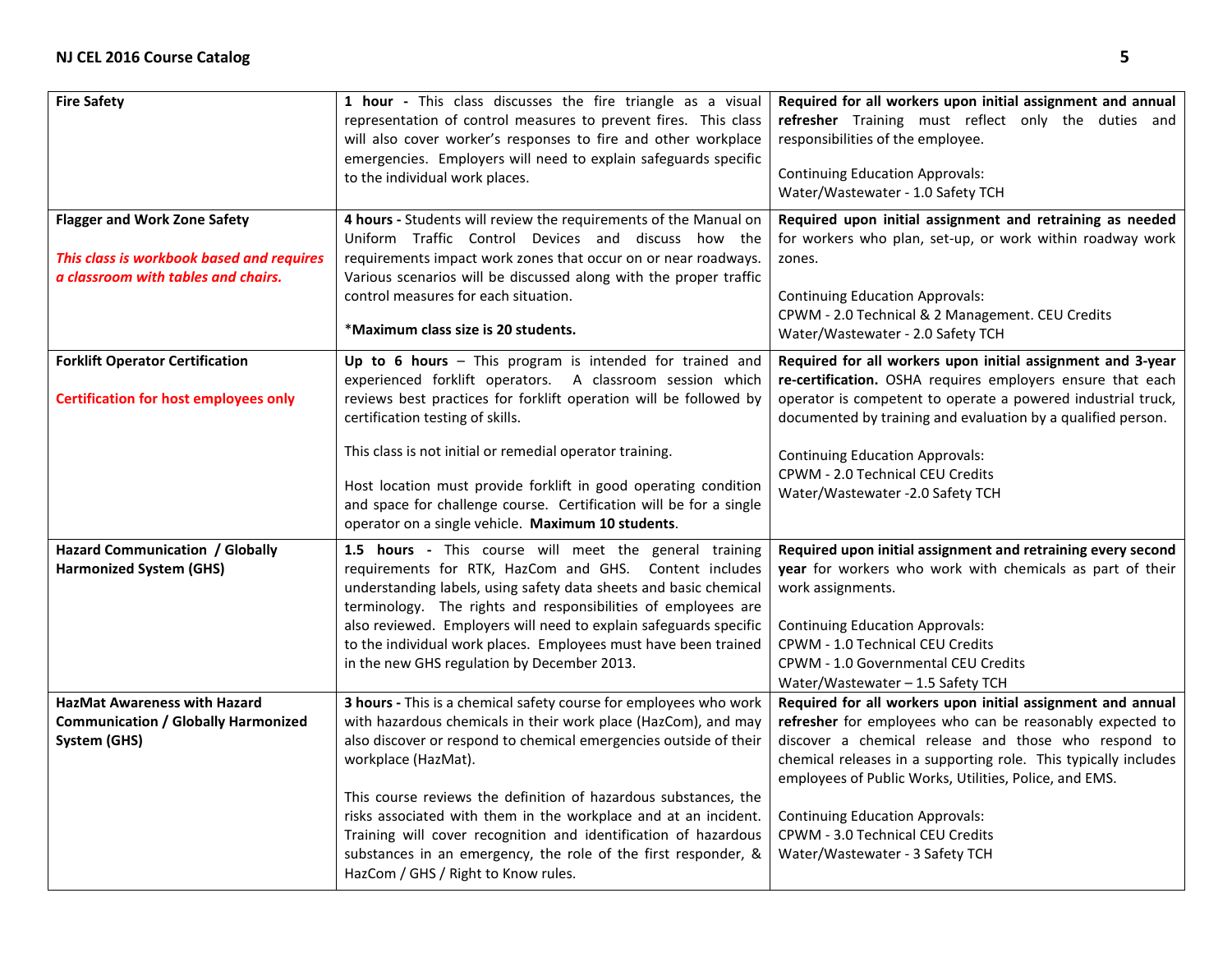| Hazard Identification - Making Your<br><b>Observations Count</b> | 2 hours - Department supervisors have the responsibility of<br>monitoring the actions of their employees and work places for<br>hazards that may cause injury or harm.<br>This program discusses the self-evaluation process of work places<br>for common hazards created by the building, machinery or<br>processes, and employee activities. The class will also provide an<br>overview of the job-site observation process and a review of the<br>forms used to document observations and to record the<br>corrective actions identified. | Recommended upon initial assignment and retraining as<br>needed for employees who conduct facility inspections or Job<br>Site Observations for their department or agency<br><b>Continuing Education Approvals:</b><br>CPWM - 1.0. Technical CEU Credits<br>CPWM - 1.0 Management CEU Credits<br>Water/Wastewater - 1.5 Safety TCH<br>RMC - 2.0 Professional Development CEU Credits                                       |
|------------------------------------------------------------------|----------------------------------------------------------------------------------------------------------------------------------------------------------------------------------------------------------------------------------------------------------------------------------------------------------------------------------------------------------------------------------------------------------------------------------------------------------------------------------------------------------------------------------------------|----------------------------------------------------------------------------------------------------------------------------------------------------------------------------------------------------------------------------------------------------------------------------------------------------------------------------------------------------------------------------------------------------------------------------|
| <b>Hearing Conservation</b>                                      | 1 hour - The Hearing Protection Standard will be reviewed, along<br>with specific examples of what constitutes excessive noise<br>exposures. Various types of hearing protective devices will be<br>discussed, along with the advantages and disadvantages of each.                                                                                                                                                                                                                                                                          | Required for all workers upon initial assignment and annual<br>refresher for employees who are part of the employer's<br>Hearing Conservation Program.<br>Recommended for employees who are exposed to loud noises,<br>but not in the Hearing Conservation Program.<br><b>Continuing Education Approvals:</b><br>CPWM - 1.0 Government CEU Credits<br>CPWM - 1.0 Technical CEU Credit<br>Water/Wastewater - 1.0 Safety TCH |
| <b>Heavy Equipment Safety</b>                                    | 3 hours - The operation of dump trucks, loaders, backhoes,<br>bucket trucks and other specialized equipment is a hazardous<br>exposure for municipalities and public authorities. This program<br>will provide the attendees with the knowledge and skills needed<br>to effectively understand the safe and effective operation of<br>specialized equipment in the workplace, the proper use of the<br>equipment, vehicle capacities and limitations, and procedures for<br>safe operation.                                                  | Recommended upon initial assignment and retraining as<br>needed for employees who operate construction and<br>maintenance vehicles.<br><b>Continuing Education Approvals:</b><br>CPWM - 2.0 Technical CEU Credits<br>CPWM - 1.0 Governmental CEU Credits<br>Water/Wastewater - 3.0 Safety TCH                                                                                                                              |
| <b>Hoists, Cranes and Rigging</b>                                | 2 hours - Moving heavy objects requires knowledge of hoisting<br>and rigging basics. This session will cover DOT regulations on<br>hoist equipment, sling types, and inspection. Basic rigging<br>techniques will be discussed with emphasis on operations such as<br>moving pipe, moving road plates and lifting large or bulky<br>equipment such as pumps and hydrants.                                                                                                                                                                    | Required for all workers upon initial assignment and<br>refresher training every 3 years for employees who use auto<br>cranes, chain hoists, and similar lifting equipment.<br><b>Continuing Education Approvals:</b><br>CPWM - 2.0 Technical CEU Credits<br>Water/Wastewater - 2.0 Safety TCH                                                                                                                             |
| <b>Jetter / Vacuum Safety Awareness</b>                          | 2 hours - The general hazards of working in and around<br>wastewater and sewage will be reviewed. The hazards created by<br>operating vacuum, jetting and rodding equipment will be<br>discussed, as well as the safety considerations for each.                                                                                                                                                                                                                                                                                             | Recommended upon initial assignment and retraining as<br>needed for employees who use vacuum, jetting, or rodding<br>equipment as part of their job duties.<br><b>Continuing Education Approvals:</b><br>CPWM - 2.0 Technical CEU Credits<br>Water/Wastewater - 2.0 Safety TCH                                                                                                                                             |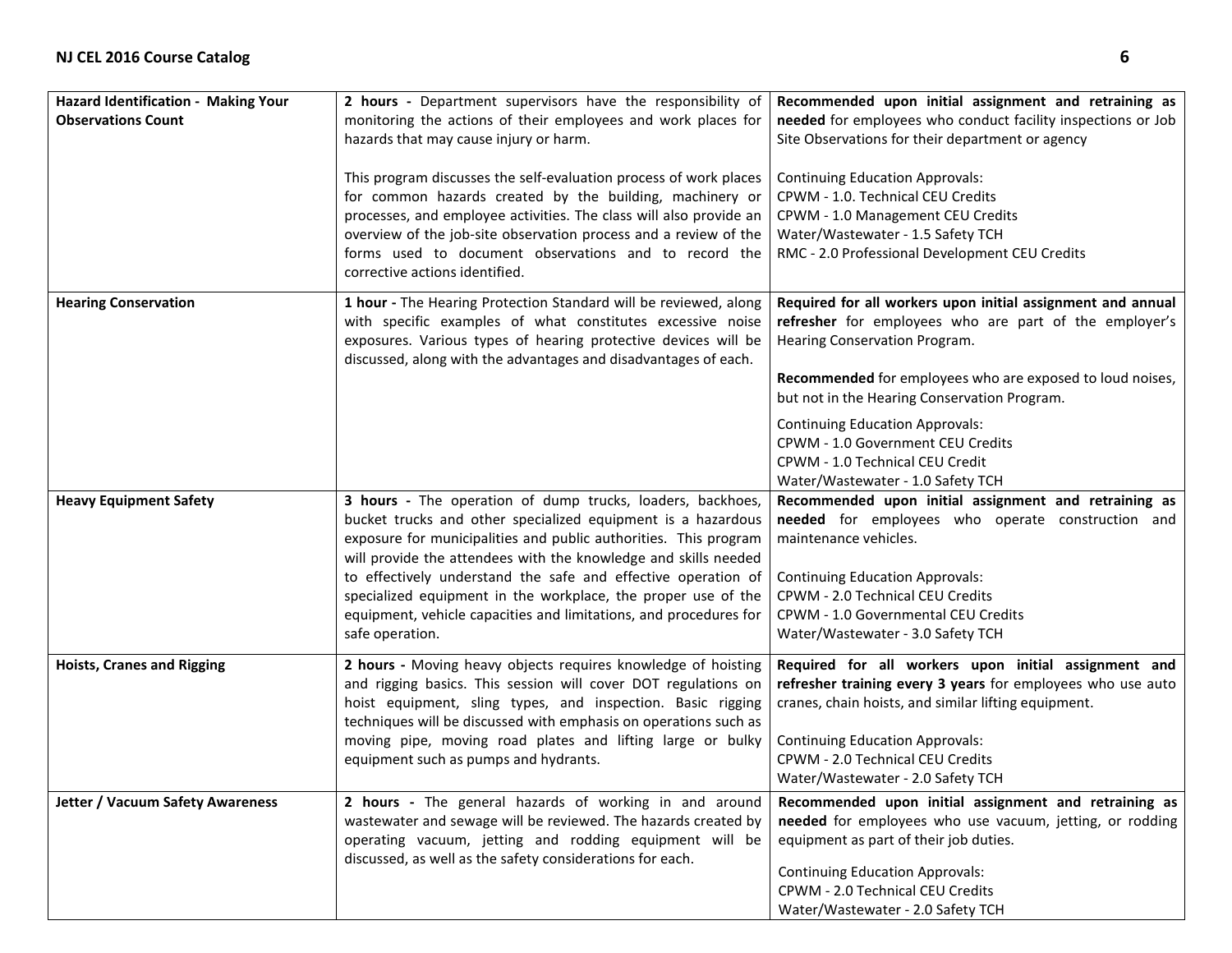| Ladder Safety / Walking & Working<br><b>Surfaces</b><br><b>Landscape Safety</b> | 2 hours - The objectives of the course are to familiarize<br>participants with OSHA walking / working surface requirements.<br>Requirements include how to safeguard openings and slip-fall<br>prevention from walking areas such as stairs and skylights. The<br>course shows the various types of ladders and scaffolds, and how<br>to use them safely.<br>3 hours - This course covers several of the most commonly used<br>landscape equipment; mowers and tractors, chainsaws, chippers,<br>stump grinders, and utility vehicles. The course objective is to<br>present the safety considerations for landscape equipment,<br>processes, and chemicals. | Recommended upon initial assignment and retraining as<br>needed for employees who use ladders and portable scaffolds<br><b>Continuing Education Approvals:</b><br>Water/Wastewater - 2.0. Safety TCH<br>Recommended upon initial assignment and retraining as<br>needed for employees who operate landscape equipment.<br>This may include employees of Public Works, Building &<br>Grounds, and Utilities.<br><b>Continuing Education Approvals:</b><br>CPWM 2.0 Technical CEU Credits<br>Water/Wastewater - 2.0 Safety TCH |
|---------------------------------------------------------------------------------|--------------------------------------------------------------------------------------------------------------------------------------------------------------------------------------------------------------------------------------------------------------------------------------------------------------------------------------------------------------------------------------------------------------------------------------------------------------------------------------------------------------------------------------------------------------------------------------------------------------------------------------------------------------|------------------------------------------------------------------------------------------------------------------------------------------------------------------------------------------------------------------------------------------------------------------------------------------------------------------------------------------------------------------------------------------------------------------------------------------------------------------------------------------------------------------------------|
| <b>Leaf Collection Safety Awareness</b>                                         | 2 hours - A review of the hazards of collecting leaves, including<br>working on roadways, noise, moving machinery, and muscle<br>The class covers various methods of leaf pick-up,<br>strains.<br>including leaf vacuums, claw attachments, and bagged leaf<br>collections. Students will review safeguards for each method.                                                                                                                                                                                                                                                                                                                                 | Recommended upon initial assignment and retraining as<br>needed for employees who collect leaves on roadways. This<br>may include employees of Public Works, and Building &<br>Ground.<br><b>Continuing Education Approvals:</b><br>CPWM - 2.0 Technical CEU Credits<br>Wastewater - 2.0 Safety TCH                                                                                                                                                                                                                          |
| Lock Out / Tag Out (Control of Hazardous<br>Energy)                             | 2 hours - The OSHA standard and the need to identify various<br>types of energy, as well as the need to develop detailed<br>shutdown and lockout procedures for each piece of equipment<br>will be reviewed. The proper procedures for a safe and orderly<br>shutdown, lockout, and restoration, examples of safety measures<br>and the various types of lockout devices will also be discussed.<br>This class will also review the basics of electrical safety and the<br>hazards associated with electrical and other energy sources.                                                                                                                      | Required upon initial assignment and retraining as needed<br>for workers who participate in the employer's Lock Out / Tag<br>Out Program<br><b>Continuing Education Approvals:</b><br>CPWM - 2.0 Technical CEU Credits<br>Water/Wastewater - 2.0 Safety TCH                                                                                                                                                                                                                                                                  |
| <b>Office Safety</b>                                                            | 2 hours - This course will review the main hazards that are faced<br>in the office setting such as electrical hazards, workstation<br>ergonomics, slips/trips & falls, emergencies and hazard<br>communication as it pertains to office environments.                                                                                                                                                                                                                                                                                                                                                                                                        | Recommended upon initial assignment and retraining as<br>needed for employees who work in office settings.<br><b>Continuing Education Approvals:</b><br>Water/Wastewater - 2.0 Safety TCH                                                                                                                                                                                                                                                                                                                                    |
| <b>Personal Protective Equipment</b>                                            | 2 hours - The OSHA assessment process to identify the hazards<br>associated with each type job or task will be reviewed to identify<br>the need for PPE, and determine the type of PPE needed. Various<br>types of PPE will be discussed to show the wide variety of PPE on<br>the market, and how to choose the appropriate style for<br>protection.                                                                                                                                                                                                                                                                                                        | Recommended upon initial assignment and retraining as<br>needed for supervisors and employees who use or specify PPE<br><b>Continuing Education Approvals:</b><br>CPWM - 2.0 Technical CEU Credits<br>Water/Wastewater - 2.0 Safety TCH                                                                                                                                                                                                                                                                                      |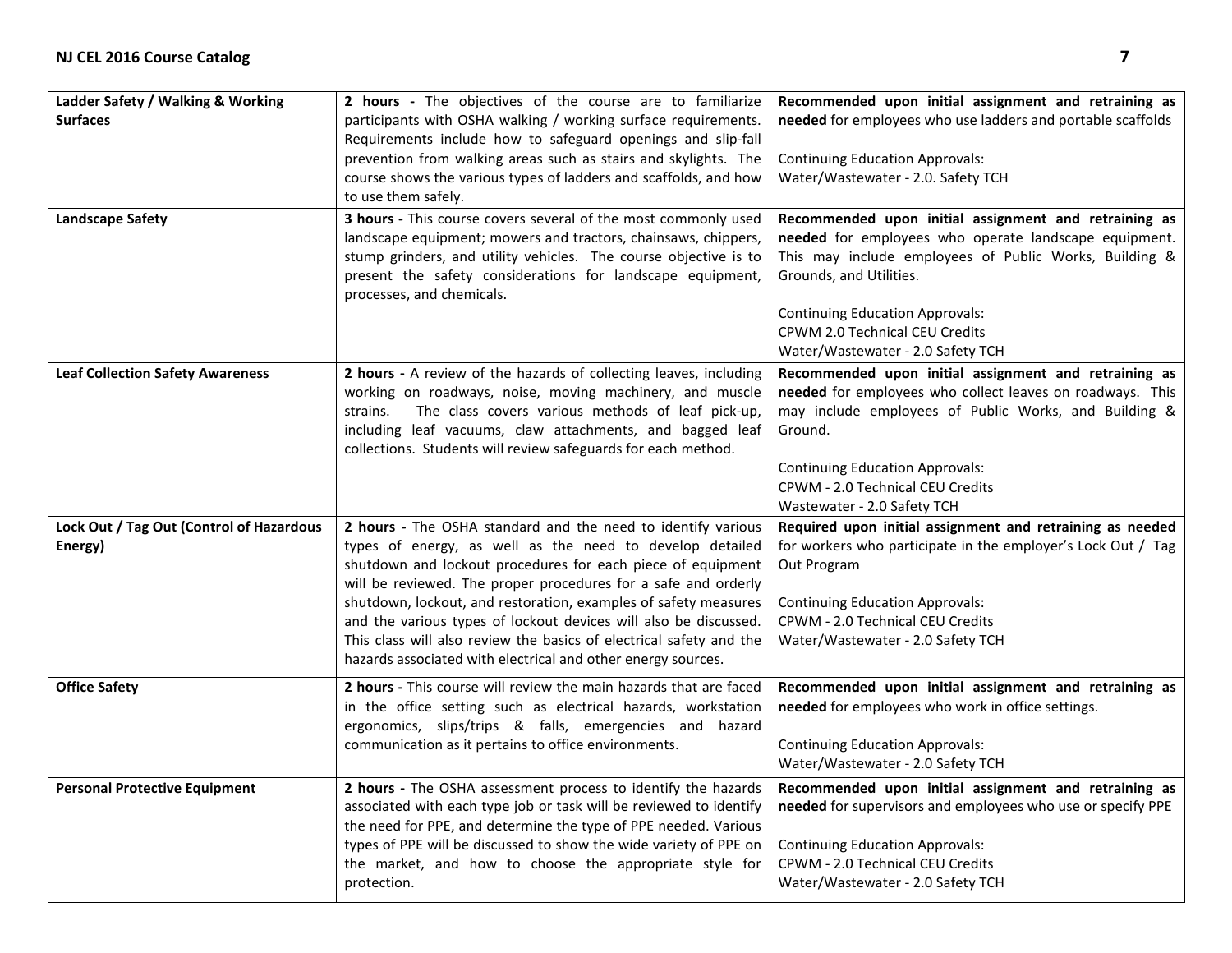| <b>Playground Safety Inspections</b>                                                                 | 2 hours - This class provides attendees with a survey of the<br>playground environment, types of injuries, the nomenclature of<br>the individual pieces of equipment and the application of the<br>inspection criteria. Many photos illustrate the concerns or<br>provide illustration of the criteria. Includes a brief description of<br>the test kit tools and recommended action plan for compliance<br>with NJ playground regulations.                                                                                                                                         | Recommended upon initial assignment and retraining as<br>needed for employees who inspect, maintain or repair public<br>playgrounds.<br><b>Continuing Education Approvals:</b><br>CPWM - 2.0 Technical CEU Credit                                                                                                                                                                                |
|------------------------------------------------------------------------------------------------------|-------------------------------------------------------------------------------------------------------------------------------------------------------------------------------------------------------------------------------------------------------------------------------------------------------------------------------------------------------------------------------------------------------------------------------------------------------------------------------------------------------------------------------------------------------------------------------------|--------------------------------------------------------------------------------------------------------------------------------------------------------------------------------------------------------------------------------------------------------------------------------------------------------------------------------------------------------------------------------------------------|
| <b>Safety Committee Best Practices</b>                                                               | 1.5 hours - The foundation of an effective safety program is<br>involvement of both management and employees in an effective<br>safety committee.                                                                                                                                                                                                                                                                                                                                                                                                                                   | Recommended<br>initial assignment to a<br>upon<br>Safety<br>Committee                                                                                                                                                                                                                                                                                                                            |
|                                                                                                      | This program will present the steps to develop and run an<br>effective safety committee. Topics will include: designing and<br>planning your committee, choosing members for your<br>committee, the role of the committee members, effective<br>meeting strategies, and establishing goals and objectives for the<br>safety committee.                                                                                                                                                                                                                                              | <b>Continuing Education Approvals:</b><br>CPWM - 1.5 Management CEU Credits<br>RMC - 1.5 Professional Development CEU Credits<br>Water/Wastewater - 1.5 Safety TCH                                                                                                                                                                                                                               |
| <b>Sanitation and Recycling Safety</b>                                                               | 2 hours - This course will discuss various topics relating to<br>Sanitation Safety for solid waste and recyclable collection crews<br>including the review of appropriate personal protective<br>equipment, safe operating procedures, proper lifting techniques,<br>proper driving techniques, rider positions, effective route layout<br>and relevant provisions of the MUTCD pertaining to traffic safety.                                                                                                                                                                       | Recommended upon initial assignment and retraining as<br>needed for employees who collect solid waste (trash or<br>recycling) on community streets.<br><b>Continuing Education Approvals:</b><br><b>CPWM - 2.0 Technical CEU Credits</b>                                                                                                                                                         |
| <b>Schools: Chemical Lab Safety for Science</b><br><b>Teachers</b>                                   | 1 hour - This program focuses on the exposures to both teachers<br>and students from work in chemistry labs.<br>Topics include a review of chemical safety, available emergency<br>equipment such as showers, appropriate personal protective<br>equipment, effective experiment planning and the vital<br>importance of prudent chemical storage.                                                                                                                                                                                                                                  | Required for all workers upon initial assignment and annual<br>refresher for employees who are potentially exposed to blood<br>or bodily fluids and hazardous chemicals and who play a role<br>in the employer's fire prevention, LOTO, or confined space<br>programs.                                                                                                                           |
| <b>Schools: Safety Awareness Training for</b><br><b>School Custodians / Facilities</b><br>Management | 3 hours - This class provides attendees with a discussion of the<br>hazards and hazard control tactics associated with general school<br>maintenance, grounds keeping (from lawn maintenance to snow<br>removal) and custodial tasks. The core class covers the<br>fundamentals of Machinery, Tools and Equipment, Back Care and<br>Safe Lifting, Slips and Falls, HazCom, Fire Safety and Blood Borne<br>Pathogens. Additional classes may be needed for those whose<br>work involves potential asbestos contact, electrical safety, Lock<br>Out Tag Out and Confined Space Entry. | Required for all workers upon initial assignment and annual<br>refresher for employees who are potentially exposed to blood<br>or bodily fluids and hazardous chemicals and who play a role<br>in the employer's fire prevention, LOTO, or confined space<br>programs.<br><b>Continuing Education Approvals:</b><br><b>CPWM - 3.0 Technical CEU Credits</b><br>Water/Wastewater - 3.0 Safety TCH |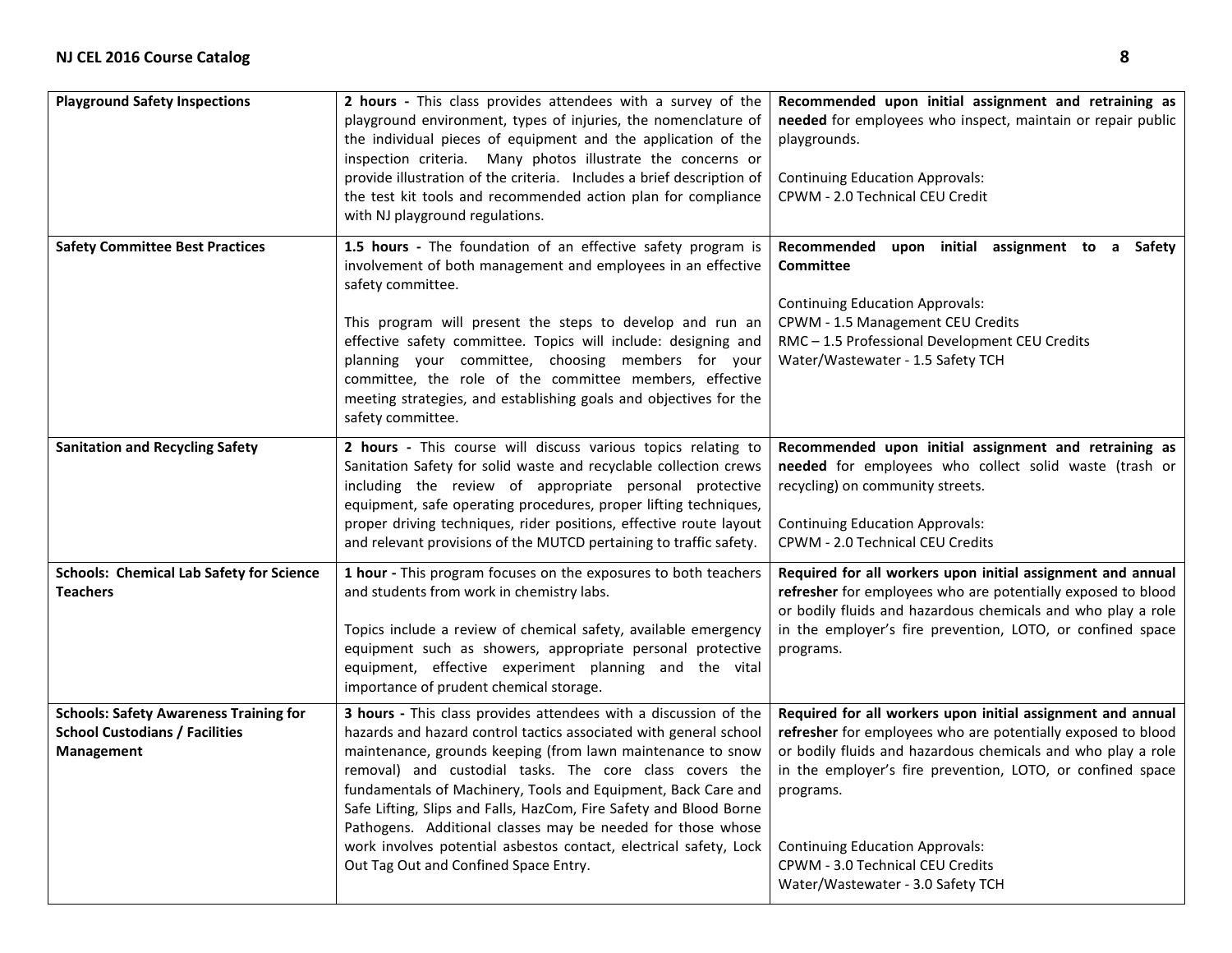| Seasonal (Autumn/Winter) Public Works<br><b>Operations</b> | 3 hours - This course will discuss various topics related to both<br>leaf collection and snow plowing. They are combined in this single<br>class to encourage participation by both employees and<br>supervisors.                                                                                                                                                                                                                                               | Recommended upon initial assignment and retraining as<br>needed for employees who operate both leaf vacuums and<br>snow plows.                                                                                                                    |
|------------------------------------------------------------|-----------------------------------------------------------------------------------------------------------------------------------------------------------------------------------------------------------------------------------------------------------------------------------------------------------------------------------------------------------------------------------------------------------------------------------------------------------------|---------------------------------------------------------------------------------------------------------------------------------------------------------------------------------------------------------------------------------------------------|
| (Combined Leaf Collection and Snow Plow<br>Safety)         | Topics include fatigue, noise, and hazards of machinery. Main<br>topics including the review of: safe operating procedures,<br>ergonomic considerations, proper driving techniques, review of<br>the various types of equipment, appropriate personal protective<br>equipment, effective route layout and relevant provisions of the<br>MUTCD pertaining to mobile work zones.                                                                                  | <b>Continuing Education Approvals:</b><br>CPWM - 3.0 Technical CEU Credits<br>Water/Wastewater - 3.0 Safety TCH                                                                                                                                   |
| <b>Seasonal (Summer) Employee Orientation</b>              | 4 hours - This class is for seasonal/part-time workers employed<br>by municipalities. Also good for supervisors responsible for<br>training seasonal/ part time workers.<br>Class will cover the exposures that employees may encounter,<br>including an overview of outdoor safety, youth employment<br>rules, heat stress, PPE, HazCom, bloodborne pathogens and<br>employment practices. The presentation will also include videos<br>on the various topics. | Recommended upon initial assignment for new or returning<br>seasonal employees.                                                                                                                                                                   |
| <b>Shop and Tool Safety</b>                                | 1 hour - The OSHA standard relating to machine guarding will be<br>reviewed. The emphasis of the class is on the safe use of<br>common hand and power tools, ranging from chisels to circular<br>saws to jack hammers.                                                                                                                                                                                                                                          | Recommended upon initial assignment and retraining as<br>needed for employees who use hand & power tools.<br><b>Continuing Education Approvals:</b><br>CPWM - 1.0 Technical CEU Credit<br>Water/Wastewater - 1.0 Safety TCH                       |
| Snow Plow / Snow Removal Safety                            | 2 hours - The hazards of icy road surfaces, low visibility and<br>objects being obstructed by snow can create a hazardous<br>situation for the operators of snow plows.<br>This program will review the hazards associated with the<br>operation of snowplows, snow blowers and shoveling snow.<br>Proper planning and safety measures are presented in this<br>program.                                                                                        | Recommended upon initial assignment and retraining as<br>needed for supervisors and employees who plow snow on city<br>streets<br><b>Continuing Education Approvals:</b><br>CPWM - 2.0 Technical CEU Credits<br>Water/Wastewater - 2.0 Safety TCH |